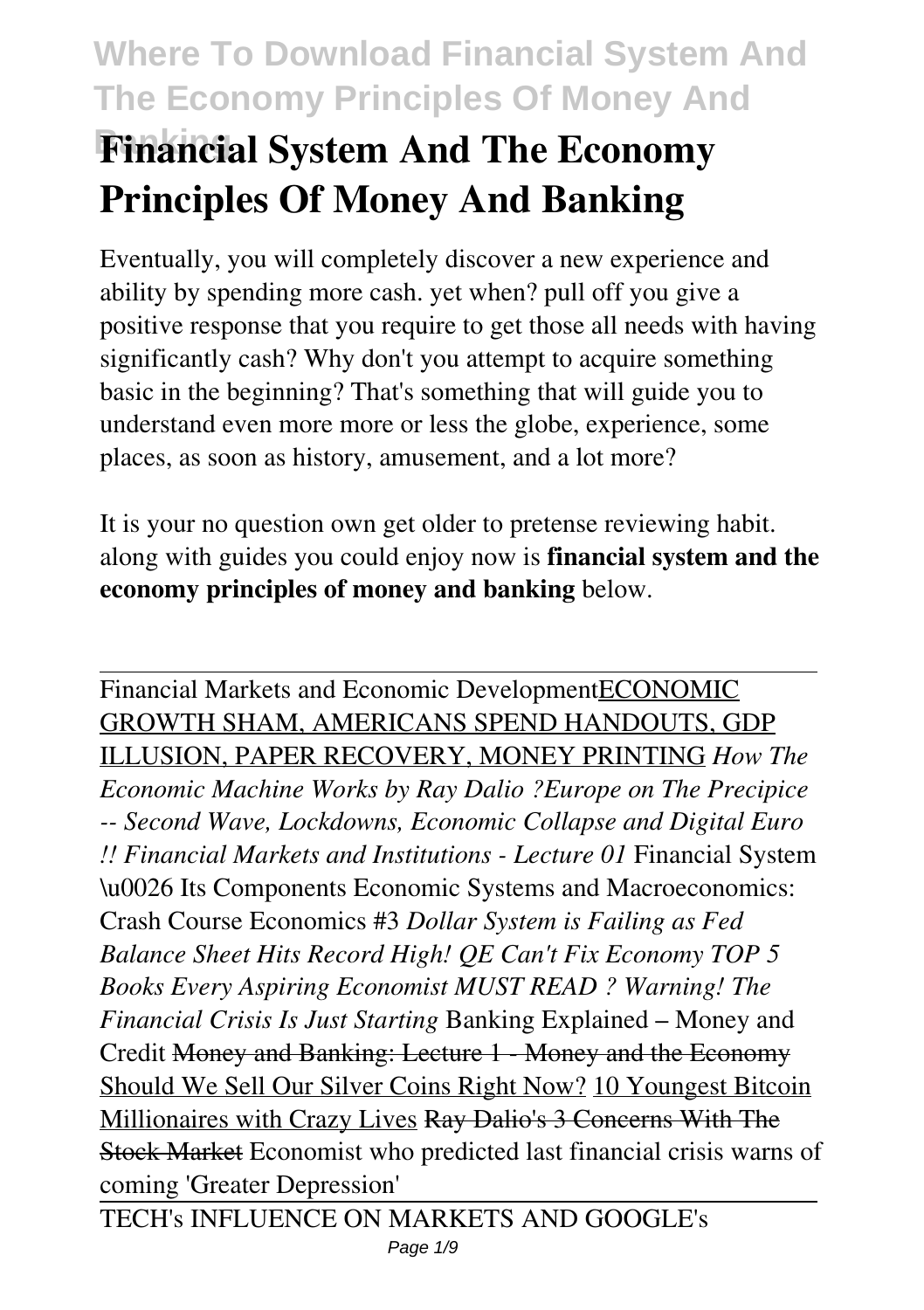**MONOPOLYRaoul Pal discusses the phases of the recession and** why he's betting on bitcoin How the U.S. Economy Just Lost 33% of its Value

The Economics of Real EstateRay Dalio weighs in on financial markets, a history of world order and central banks plus more Development Economics: How Improving Financial Systems Can Help Fight Global Poverty Economic Prosperity For All Why are bad debts not rising in the Indian banking system | R Gandhi | Tej Shah | Saurabh Mukherjea *Money and Finance: Crash Course Economics #11* The History of Global Banking: A Broken System? Financial Crisis WARNING! You Need To Know What's Coming (Economic CRASH) Be Prepared

Financial Systems Innovation

Resetting the financial system: A Bank for the Common Good | Christian Felber | TEDxBrussels*Financial System And The Economy*

In economic terms, the financial system is responsible for a lot of the world's resource allocation. It decides which investments get funded and which ones do not. This makes it quite important and quite powerful.

### *What is the financial system? — Economy*

The economic development of any country is dependent on its financial system which includes its banks, stock markets, insurance sector, pension funds and a government-run central bank with authority. These sectors influence a nation's currency and interest rates.

## *What Is the Role of the Financial System in Economic ...*

The global financial system is basically a broader regional system that encompasses all financial institutions, borrowers, and lenders within the global economy.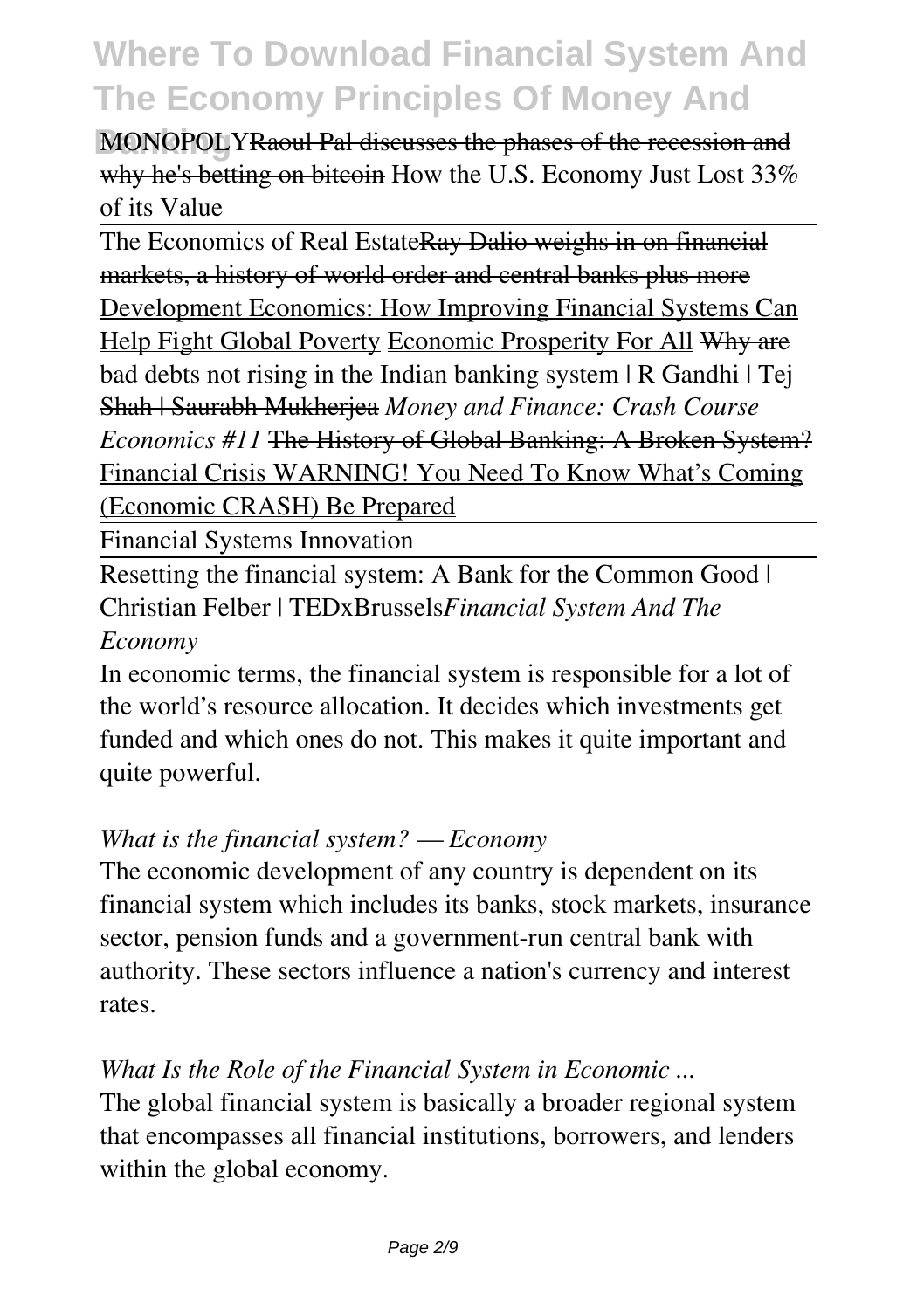### **Financial System Definition**

The financial system and the banks in it play a crucial role in the economy's use of currency. Banks run the payment systems that enable local markets to operate and individuals and companies to travel to distant places and act there.

### *Financial System > The importance in economic activity*

A financial system is "a network of markets and institutions that bring savers and borrowers together" (Hubbard, 1997). Financial systems have become the keystone of most economies around the world. This field is of great interest to economists, who research mainly the causes and impacts of its development.

*The Functions of the Financial System | Economics Essay* In this way, the development of the economy is ensured by the financial system. Financial system helps in Infrastructure and Growth. Economic development of any country depends on the infrastructure facility available in the country. In the absence of key industries like coal, power and oil, development of other industries will be hampered.

*Role of financial system in economic development of a country* Financial system plays a key role in employment growth in an economy. Businesses and industries are financed by the financial systems which lead to growth in employment and in turn increase economic activity and domestic trade.

*Role of Finance in the development of an economy - Talentedge* The great financial crisis of 2007-08 and the recession have generated active debate on the role of financial systems on the real economy. In particular, central banks have shown increased interest in how financial systems can evolve to maximise their contribution to the real economy.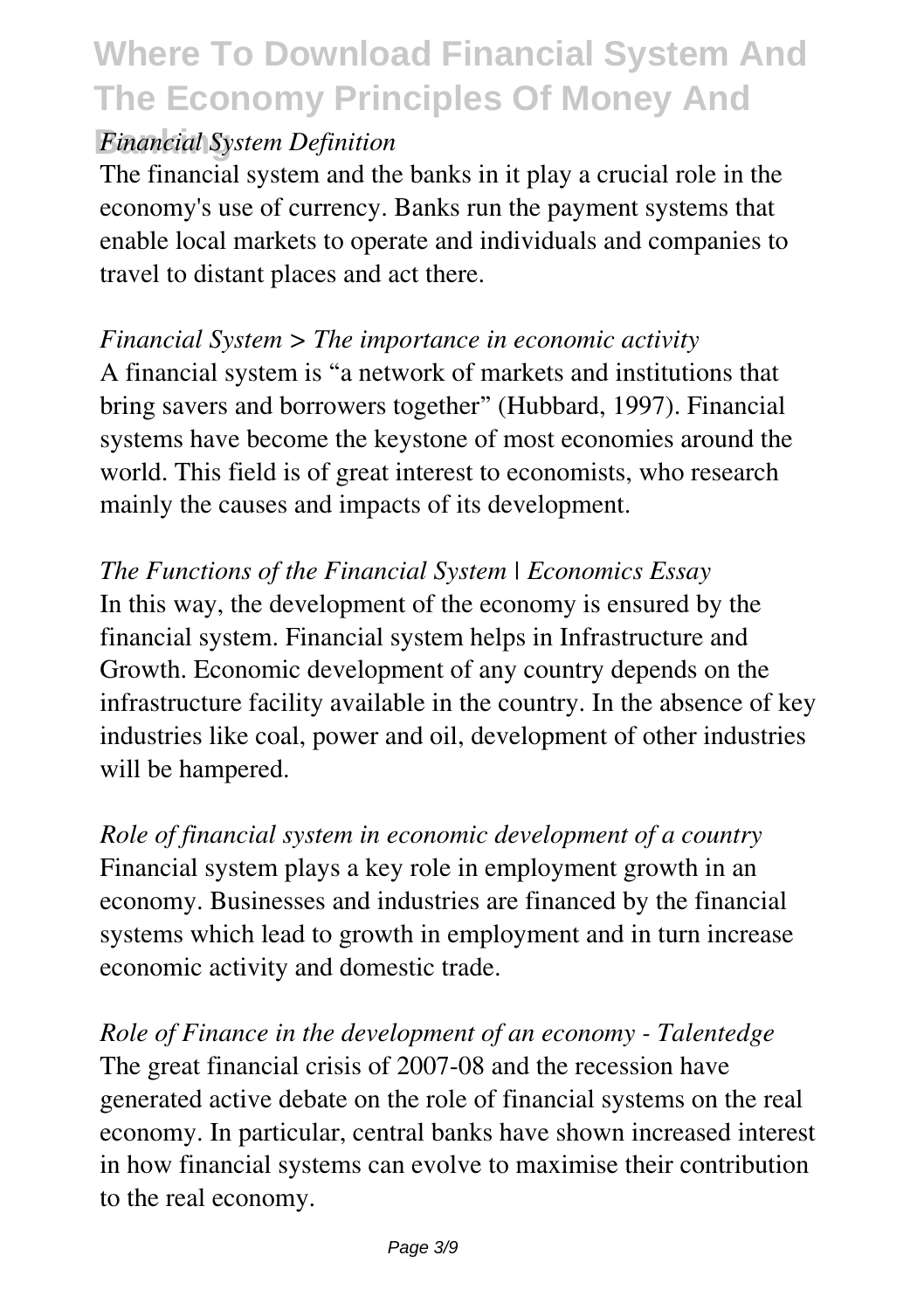### *Financial systems and the real economy*

An economic system is a means by which societies or governments organize and distribute available resources, services, and goods across a geographic region or country. Economic systems regulate factors of production, including capital, labor, physical resources, and entrepreneurs.

## *Economic System - Overview, Types, and Examples*

Finance, as a discipline, is derived from economics; it involves assessing money, banking, credit, investments, and other aspects of the financial systems. Finance can be further broken down into...

## *Understanding Finance vs. Economics*

A financial system is a network of financial institutions, financial markets, financial instruments and financial services to facilitate the transfer of funds. The system consists of savers, intermediaries, instruments and the ultimate user of funds. The level of economic growth largely depends upon and is facilitated by the state of financial system prevailing in the economy.

## *Financial System - Meaning, Functions and Services - MBA ...*

The role of the financial systems is to help match one person's savings with another's investment in the economy. The bond market is one of the most important financial markets in our economy. The bond is a certificate of indebtedness that specifies the obligations of the borrower to the holder of the bond.

## *The role of the financial system in the US economy*

The operation of the financial system can have a key impact on economic growth and the stability of the economy.

## *REGULATION OF FINANCIAL SYSTEMS AND ECONOMIC GROWTH IN ...*

In order to mitigate the economic declines to the extent possible and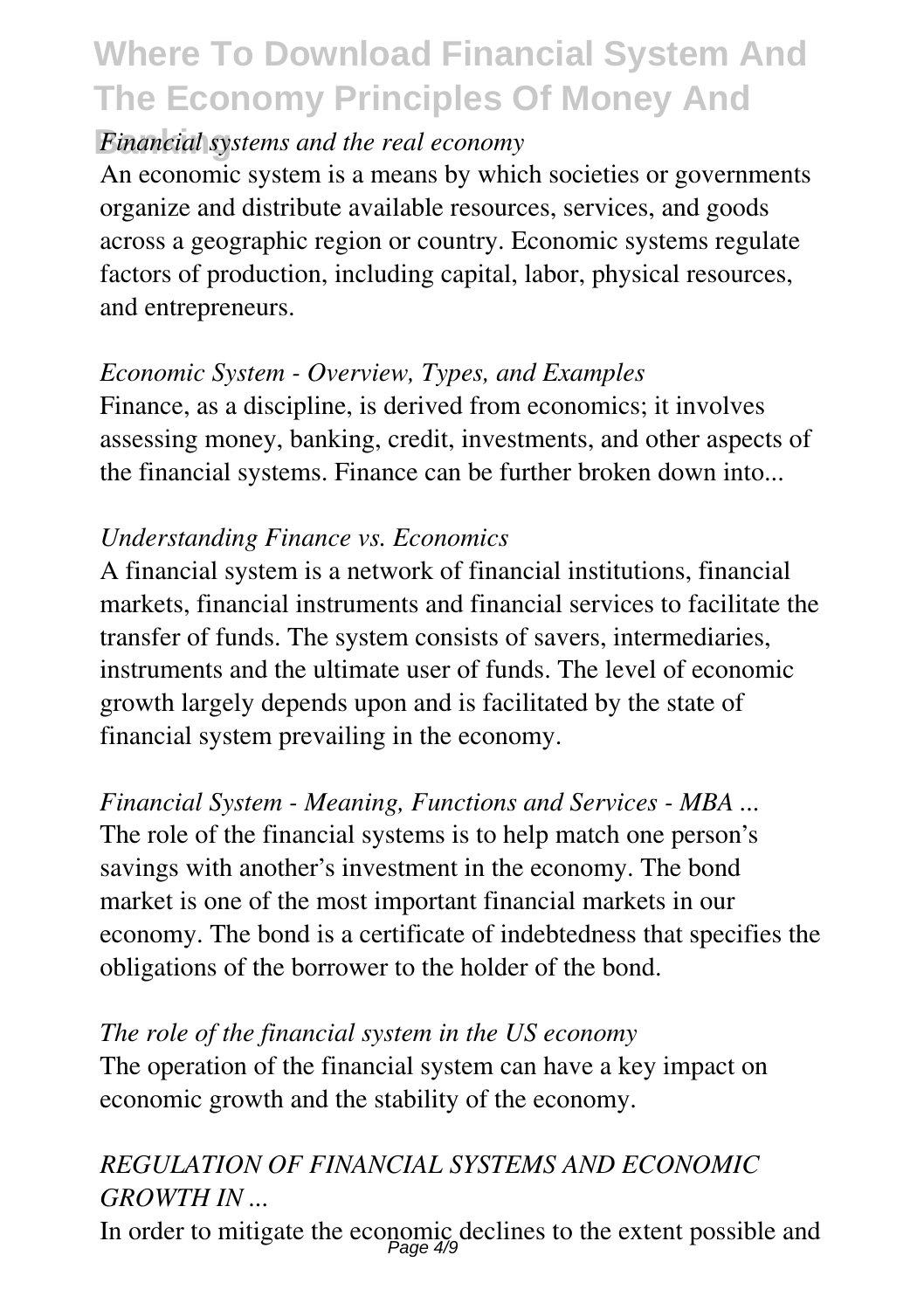**Banking** prevent depositors (who, at the end of the day, are the banks' creditors) from assuming losses, as occurs when an institution enters into resolution, government authorities have decided to "rescue" ailing financial institutions so they can continue their activity and avoid an economic collapse.

## *Why is the financial system's stability so important for ...*

The global financial system is the worldwide framework of legal agreements, institutions, and both formal and informal economic actors that together facilitate international flows of financial capital for purposes of investment and trade financing.

### *Global financial system - Wikipedia*

A financial system could be defined at an international, regional or organization level. The term "system" in "Financial System" indicates a group of complex and closely linked institutions, agents, procedures, markets, transactions, claims and liabilities within a economy. Five Basic Components of Financial System

### *Components of Financial System - UniversalTeacher.com*

A modern financial system may include banks (public sector or private sector), financial markets, financial instruments, and financial services. Financial systems allow funds to be allocated, invested, or moved between economic sectors. They enable individuals and companies to share the associated risks.

### *Financial system - Wikipedia*

Banks, financial markets and money markets provide the financial fuel of the world economy. Normally, credit is sustained by the optimistic promise of growth. When that dissolves, you face a...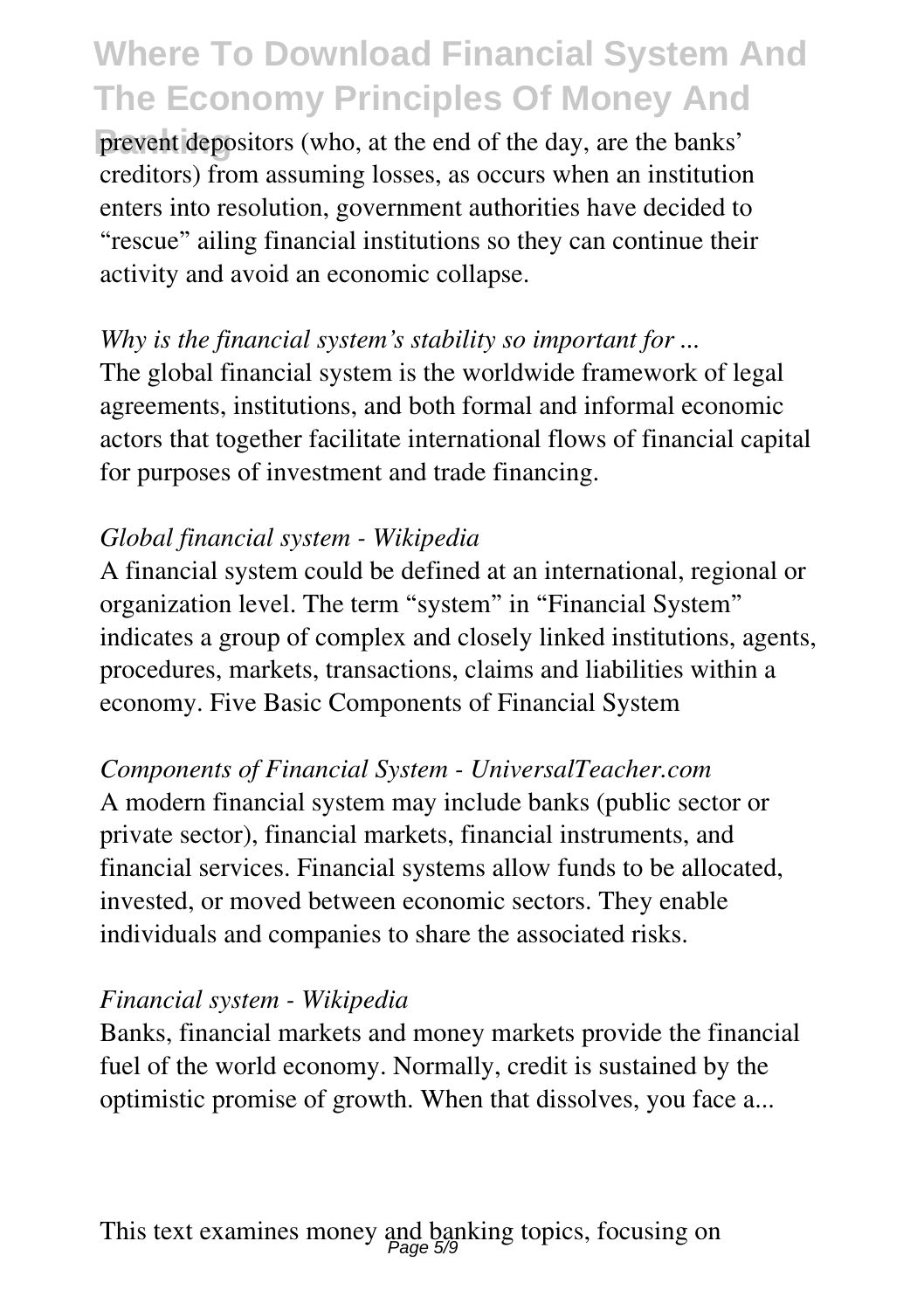**Banking** economic principles to illustrate the evolution of financial markets and institutions and the role they play in the macroeconomy.

In the last twenty years, several periods of turmoil have shaped the financial and economic system. Many regulatory policies, such as Basel III, have been introduced to overcome further crises and scandals. In addition, monetary policy has experienced a transition from conventional to unconventional frameworks in most industrialized and emerging economies. For instance, turning to hedge and diversification of portfolios, commodities markets have attracted increasing interest. More recently, new forms of money have been introduced, such as virtual money. These changes have influenced governance features at both macro and micro levels. Therefore, calls for ethical and sustainable standards in financial and economic spheres have been growing since 2007.Financial and Economic Systems: Transformations and New Challenges provides readers with insights about future transformations and challenges for financial and economic systems. Prominent contributors focus on different aspects, providing a global overview of crisis implications. The book is split into four main areas: Changes in the Real Sphere, covering issues related to yields, risk, unconventional monetary policy, and macroprudential policy; Financial Markets and Macroeconomics, covering uncertainty in finance and economics; CSR, Sustainability and Ethical Finance, highlighting the emergence of corporate social responsibility; and Digitalization, Blockchain and FinTech and the consequences of these transformations on markets and economic systems.

Attempts to assess whether the United States is in economic decline. Appropriate to general readers as well as economics students and scholars, this book examines the fears of Americans about their economic future.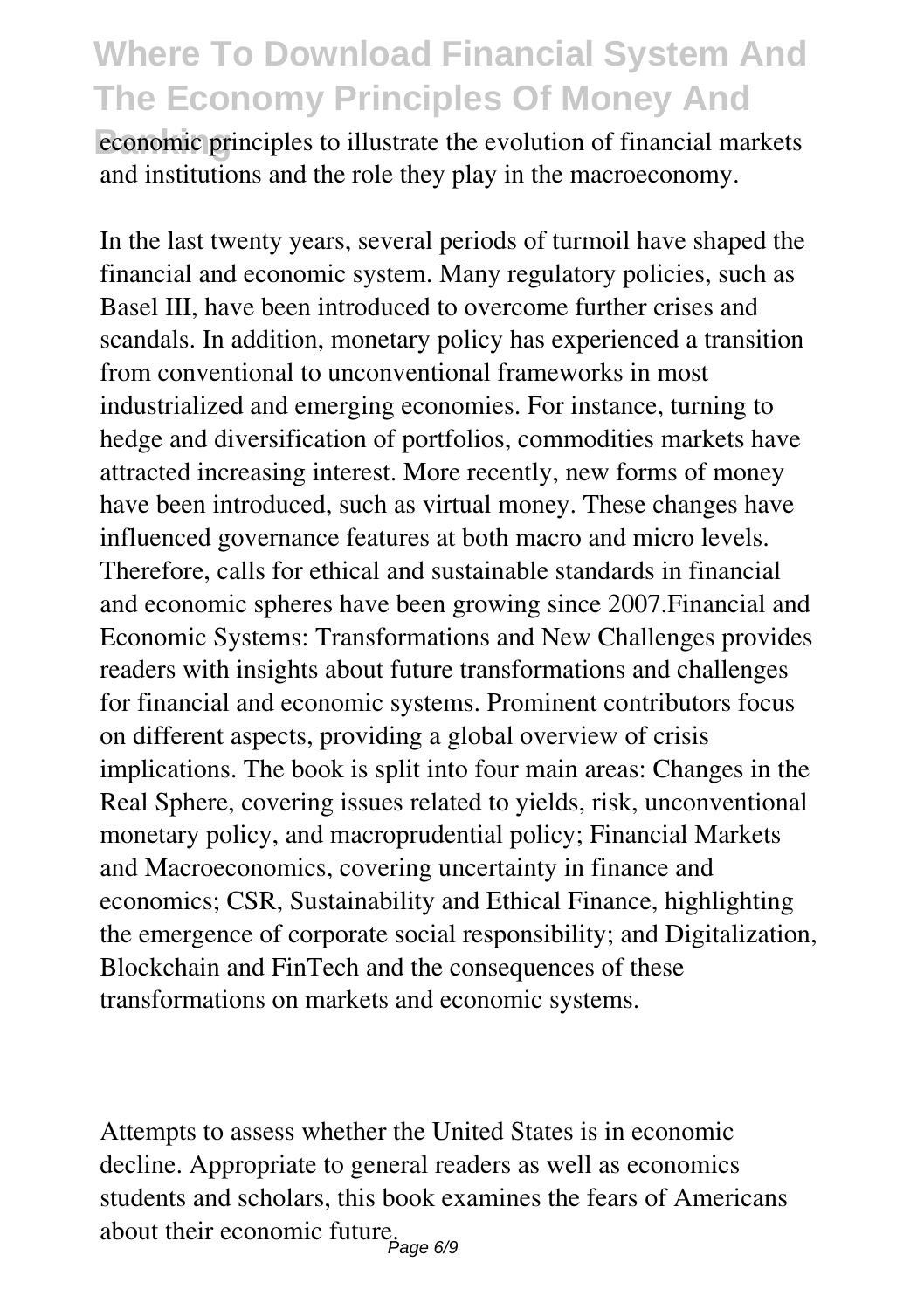Throughout much of the twentieth century, economists paid little heed to the role of financial intermediaries in procuring a beneficial allocation of capital. But by the end of the century some financial historians had begun to turn the tide, and the phrase 'finance-growth nexus' became part of the lexicon of modern economics. Recent experience has added another dimension in that countries with broader, deeper and more active financial systems might be prone to financial crises, particularly if regulatory structures are inadequate. In this book, Peter L. Rousseau and Paul Wachtel have gathered together some of today's most distinguished financial historians to examine this finance-growth nexus from historical and modern perspectives. Some essays examine the nexus in a particular historical or cross-country context. Others, in the light of recent experience, explore the expanded nexus of finance, growth, crises, and regulation.

This text presents a balance of theoretical, policy, and institutional coverage in an evolutionary/historical context. Avoids complex models and high-level math, avoiding IS/LM analysis and instead using the AD/AS and flow of funds frameworks to explain macroeconomic equilibrium. Features unique, detailed coverage of the Fed, integration of the international aspects of money and banking, and Internet assignments and an Internet appendix, giving students the opportunity to explore Web sites related to money and banking topics.

By looking at a wide range of industrialized economies, including England, Belgium, Spain, Italy, Argentina, the United States, and "late developers" such as Russia, this book aims to show how important the state was in the development of financial systems. It examines the various factors that contributed to the emergence of diverse financial systems, and through comparative historical analysis draws together general themes, such as the inter-country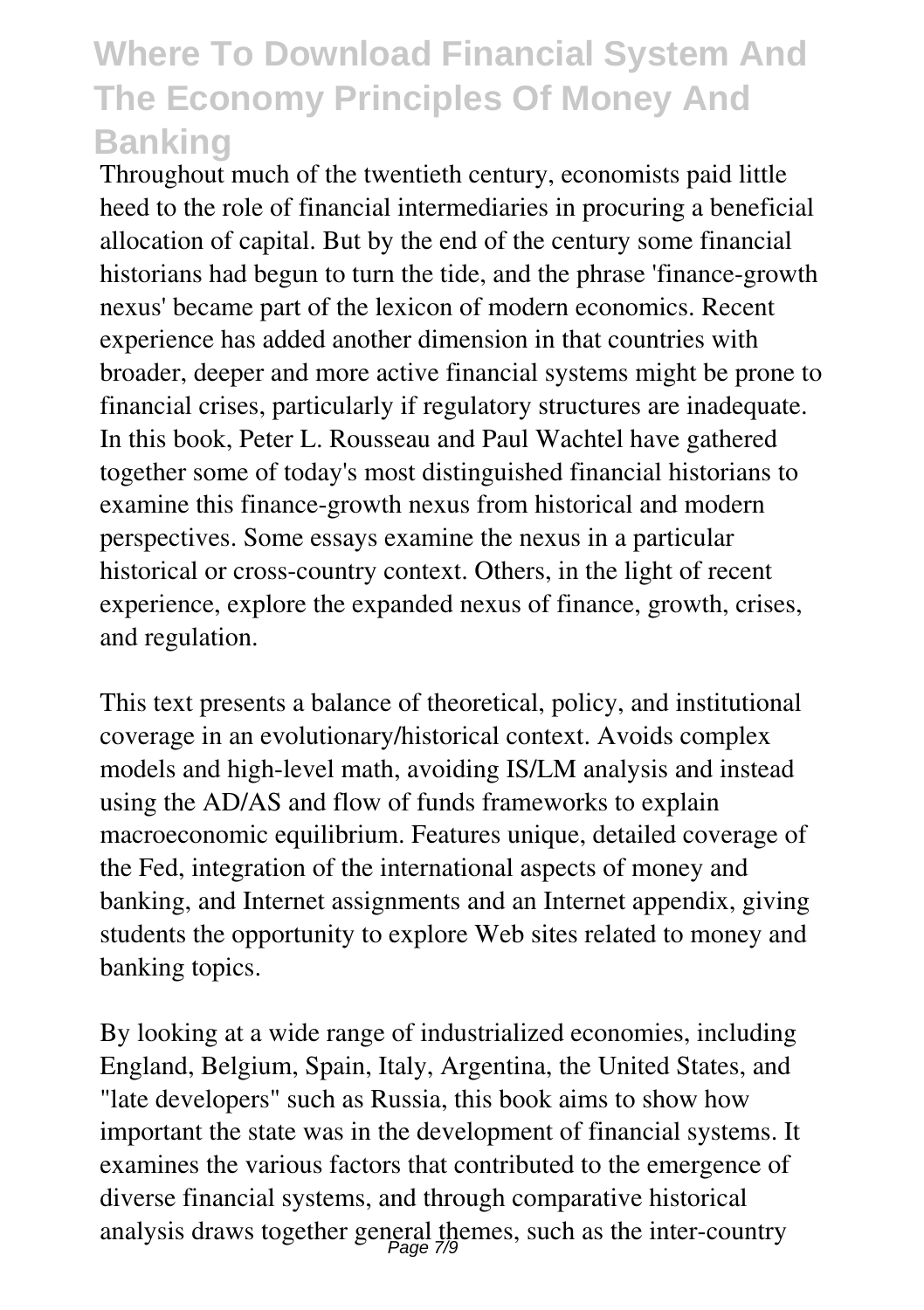differences in the mix of public and private finance, to produce a book that makes an unique contribution to financial and economic history.

Broad-based and inclusive financial systems significantly raise growth, alleviate poverty, and expand economic opportunity. Households, small enterprises, and the rural poor often have difficulty obtaining financial services for a multitude of reasons, including transaction costs, perceived risk, inadequate infrastructure, and information barriers. Yet many financial institutions are now making profitable inroads into underserved markets through formal banking, investment in equities, venture capital, postal banks, and microfinance. Access to Finance addresses the challenges of making financial systems more inclusive, emulating successful ventures in new markets, and utilizing technologies and government policies to support the expansion of financial access. The contributors examine many dimensions of financial access, including: • Measuring financial access • Understanding the impact of expanded access • Examining alternative institutional models • Exploring new technologies and information infrastructure • Evaluating government policies toward outreach.

The collapse of Barings bank and the currency crisis in Mexico are just two instances of stress in an international financial system still largely governed by the institutions established by the Bretton Woods Committee in 1944. Here, the authors put forward an agenda for a new system of international economic institutions to fit the changes in international relations. This agenda includes: \* an analysis of the role of the Bretton Woods institutions and their relations with the newly created World Trade Organizations \* a discussion of the search for world economic governance \* an analysis of the crisis within EMS and the prospects for European Monetary Integration  $*$  an examination of the integration of private